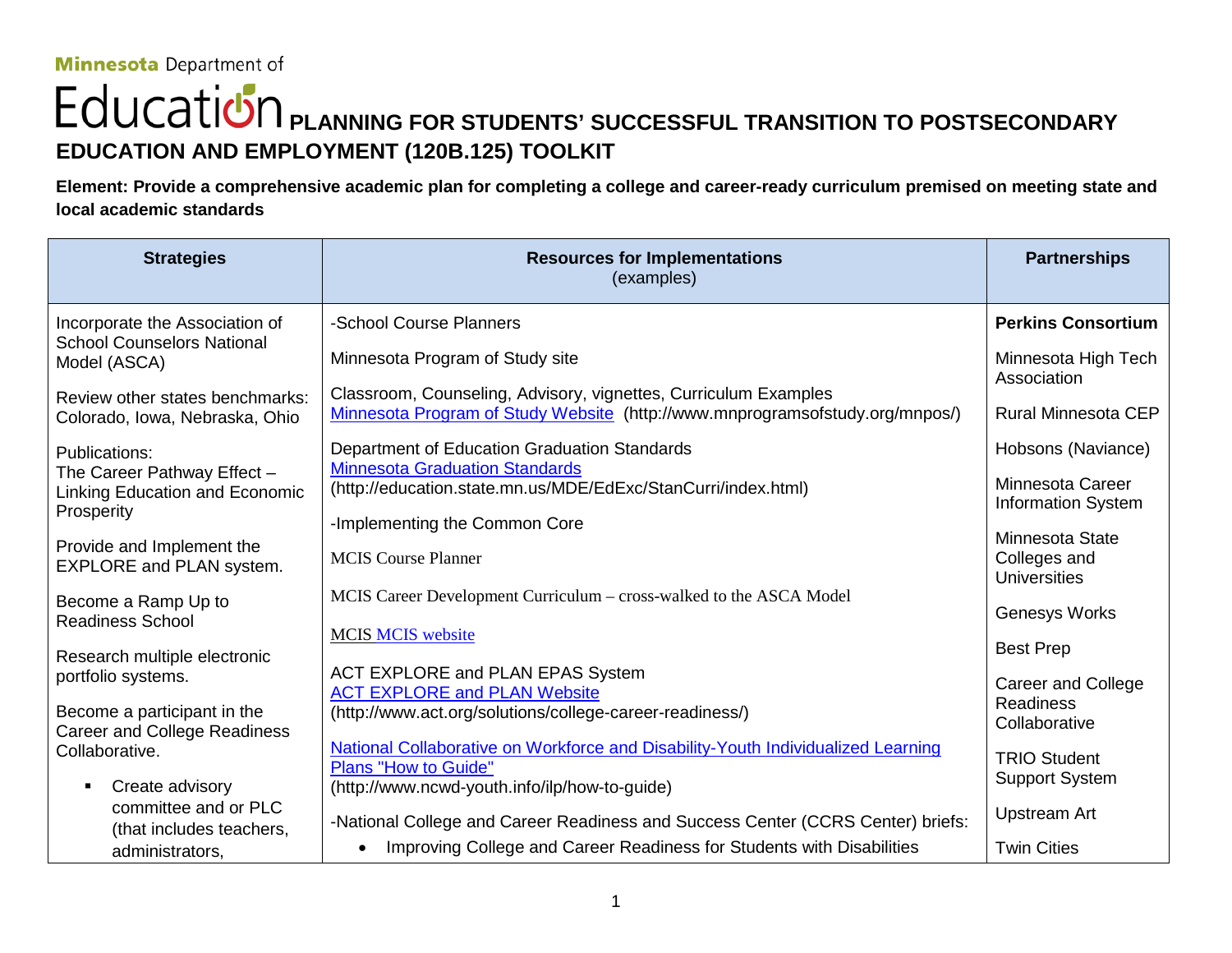| <b>Strategies</b>                                                                                                                                                                                                                                                                                                                                                                                                                                                                                                                                                                                                                                    | <b>Resources for Implementations</b><br>(examples)                                                                                                                                                                                                                                                                                                                                                                                                                                                                                                                                                                                                                                                                                                                                                                                                                                                                                                                                                                                                                                                                                                                                                                                                                                                                                                                                                                                                                                                                                                                                                                                  | <b>Partnerships</b>                                                                                                                                                                                                                       |
|------------------------------------------------------------------------------------------------------------------------------------------------------------------------------------------------------------------------------------------------------------------------------------------------------------------------------------------------------------------------------------------------------------------------------------------------------------------------------------------------------------------------------------------------------------------------------------------------------------------------------------------------------|-------------------------------------------------------------------------------------------------------------------------------------------------------------------------------------------------------------------------------------------------------------------------------------------------------------------------------------------------------------------------------------------------------------------------------------------------------------------------------------------------------------------------------------------------------------------------------------------------------------------------------------------------------------------------------------------------------------------------------------------------------------------------------------------------------------------------------------------------------------------------------------------------------------------------------------------------------------------------------------------------------------------------------------------------------------------------------------------------------------------------------------------------------------------------------------------------------------------------------------------------------------------------------------------------------------------------------------------------------------------------------------------------------------------------------------------------------------------------------------------------------------------------------------------------------------------------------------------------------------------------------------|-------------------------------------------------------------------------------------------------------------------------------------------------------------------------------------------------------------------------------------------|
| counselors, parents, and<br>current/former students)<br>Review curriculum for all<br>$\blacksquare$<br>classes<br>Assess alignment<br>$\blacksquare$<br>between courses and<br>specific standards<br>Review curriculum to<br>$\blacksquare$<br>better meet standards<br>Fill in gaps where<br>$\blacksquare$<br>standards are not met<br><b>Explore connections</b><br>$\blacksquare$<br>where classes could meet<br>standards in other<br>subjects<br>Create tool for students &<br>$\blacksquare$<br>parents that includes: grid<br>of standards & what<br>courses meet each,<br>sample schedule, &<br>worksheet to use as<br>decision making tool | Improving College and Career Readiness by Incorporating Social and<br>$\bullet$<br><b>Emotional Learning</b><br>The District Role in Supporting College and Career Readiness for<br>$\bullet$<br><b>Students</b><br>How Career and Technical Education Can Help Students be College<br>and Career Ready: A Primer<br>Ramp Up to Readiness Website<br>Ramp Up to Readiness (http://www.rampuptoreadiness.org/)<br>MDE College and Career Readiness Website<br><b>MDE College and Career Readiness Page</b><br>(http://education.state.mn.us/MDE/StuSuc/CollReadi/index.html)<br>Ready Set Go (Learn about options for high school students to earn college credit<br>before graduation):<br>Ready Set Go (http://readysetgo.state.mn.us/RSG/index.html)<br>(ABE) My Minnesota Careers. This website was developed with ABE Teachers to<br>help English Language Learners and others start exploring careers.<br>ABE My Minnesota Careers (http://www.iseek.org/mymncareers/index.html)<br>Online resources for a variety of audiences<br><b>Iseek Curriculum</b><br>Iseek Curriculum Guide (http://www.iseek.org/iseek/static/Job Seekers Guide Wor)<br>Iseek Career Search (http://www.iseek.org/careers/viewCareers?id=00)<br>Iseek Career Pathways (http://www.iseek.org/careers/pathways.html)<br>CareerOneStop Website<br>My Skills My Future (http://www.myskillsmyfuture.org/)<br>GPS Lifeplan Four versions - Secondary; Postsecondary; Military; Workforce<br>Built off 5 Domains - Career; Education; Finance; Leadership; Personal<br>GPS Lifeplan (http://gpslifeplan.com/secondary/education/index.php?link=studyskill) | Collaborative<br>Minnesota<br>Department of<br>Education<br><b>GPS LifePlan</b><br>Minneapolis Youth<br><b>Coordinating Board</b><br>Minnesota<br>Association of<br>Alternative Program<br>Minnesota School<br>Counselor's<br>Association |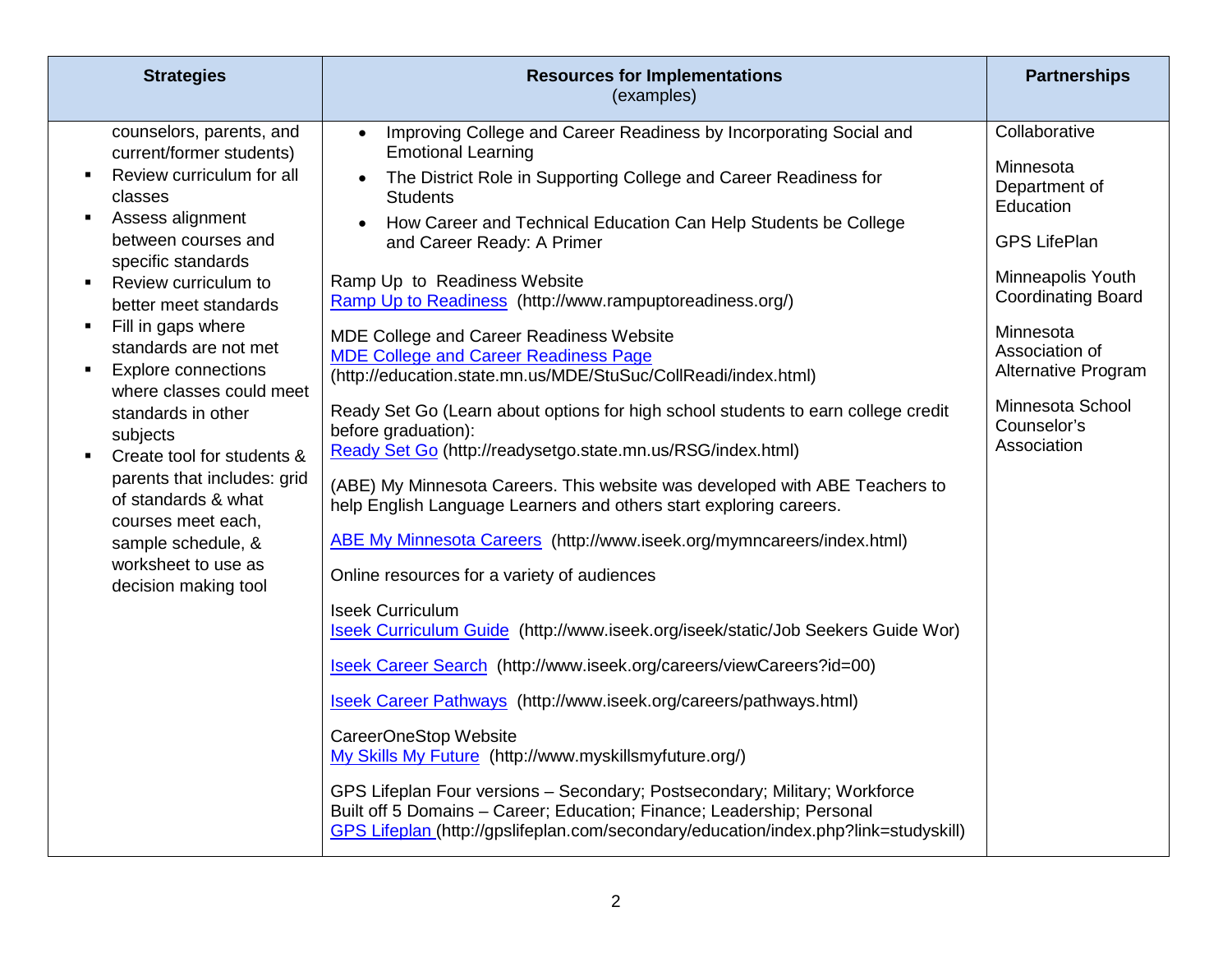### **Element: Developing 21st century skills such as teamwork, collaboration, and good work habits**

| <b>Strategies</b>                                                                                                      | <b>Resources for Implementations</b><br>(examples)                                                                                                                                                                                            | <b>Partnerships</b>                                                     |
|------------------------------------------------------------------------------------------------------------------------|-----------------------------------------------------------------------------------------------------------------------------------------------------------------------------------------------------------------------------------------------|-------------------------------------------------------------------------|
| Identify an Employability<br>Assessment/Curriculum.<br>Visit Skills USA website and                                    | Assessments, Common Core Competencies, Blueprint around Foundation,<br>Knowledge and Skills<br><b>Employability Skills</b>                                                                                                                    | <b>Southwest Minnesota</b><br><b>Private Industry</b><br><b>Council</b> |
| programs.<br>Identify already existing                                                                                 | (http://www.cte.mnscu.edu/programs/Tech%20Skill%20Asses/Assessments/Found<br>ation-Knowledge-and-Skills.pdf)                                                                                                                                  | Minnesota Chamber of<br>Commerce - Business                             |
| Community Partners that work on<br>this topic.                                                                         | The Minnesota Intelligent Rural Communities (MIRC) project is a multi-sector,<br>comprehensive approach to rural Minnesota broadband adoption that targets<br>residents, small businesses, local governments and critical services providers. | <b>Advisory Committee</b><br>Department of                              |
| <b>Create Professional Learning</b><br><b>Communities around Career</b>                                                | Minnesota Intelligent Rural Community Initiative<br>(http://www.blandinfoundation.org/_uls/resources/MIRC_Year_1_Retrospective_Ve<br>rsion_4_FINAL.pdf)                                                                                       | Employment and<br><b>Economic Development</b>                           |
| Development.                                                                                                           |                                                                                                                                                                                                                                               | <b>Genesys Works</b>                                                    |
| Work with District Curriculum staff<br>on incorporating employability                                                  | <b>Digital Literacy Lessons</b><br>Digital Literacy Website (http://mydigitalliteracy.us/)                                                                                                                                                    | <b>Best Prep</b>                                                        |
| skills within other course                                                                                             | Basic computer digital literacy standards and modules in six main areas: Basic                                                                                                                                                                | <b>ISeek Solutions</b>                                                  |
| standards.<br>Implement more Experiential                                                                              | Computer Use, Internet, Windows Operating System, Mac OS, Email, and Word<br>Processing (Word).<br>Digital Literacy Assessment (http://digitalliteracyassessment.org/index.php)                                                               | Southwest/West Central<br><b>Service Cooperative</b>                    |
| Learning Opportunities to ALL<br>students.                                                                             | Equipped for the Future-the National standards-based educational improvement                                                                                                                                                                  | EJ Ajax, Inc.                                                           |
| <b>Review district</b><br>$\blacksquare$<br>requirements to determine                                                  | initiative for adult basic education and English language learning. <b>ABE/ESL</b><br>Equipped for the Future (http://eff.cls.utk.edu/)                                                                                                       | <b>Freshwater Education</b><br><b>District</b>                          |
| whether additional<br>time/commitments/require                                                                         | Free online resources for public education.<br>Minnesota Learning Commons (https://mnlearningcommons.us/)                                                                                                                                     | Griffin-Hammis<br>Associates                                            |
| ments can be freed-up to<br>facilitate access to                                                                       | The National Repository of Online Courses (NROC) is a growing library of high-<br>quality online course content for students and faculty in higher education, high                                                                            | <b>Vocational Rehabilitation</b>                                        |
| transition activities<br>$\blacksquare$                                                                                | school and Advanced Placement                                                                                                                                                                                                                 | <b>Quality Career Services</b>                                          |
| Include college placement<br>diagnostic results in<br>career planning process                                          | National Repository of Online Courses (http://www.montereyinstitute.org/nroc/)<br>Career education resources for middle school, high school and college students                                                                              | Workforce Development,<br>Inc.                                          |
| Explore workforce system<br>$\blacksquare$<br>partnerships/resources<br><b>Consider the ABE ACES</b><br>$\blacksquare$ | and instructors MN LC Hippo<br>(http://www.hippocampus.org/HippoCampus/collection/NROC?user=%20myMnLC)                                                                                                                                        | <b>Minnesota Business</b><br>Partnership                                |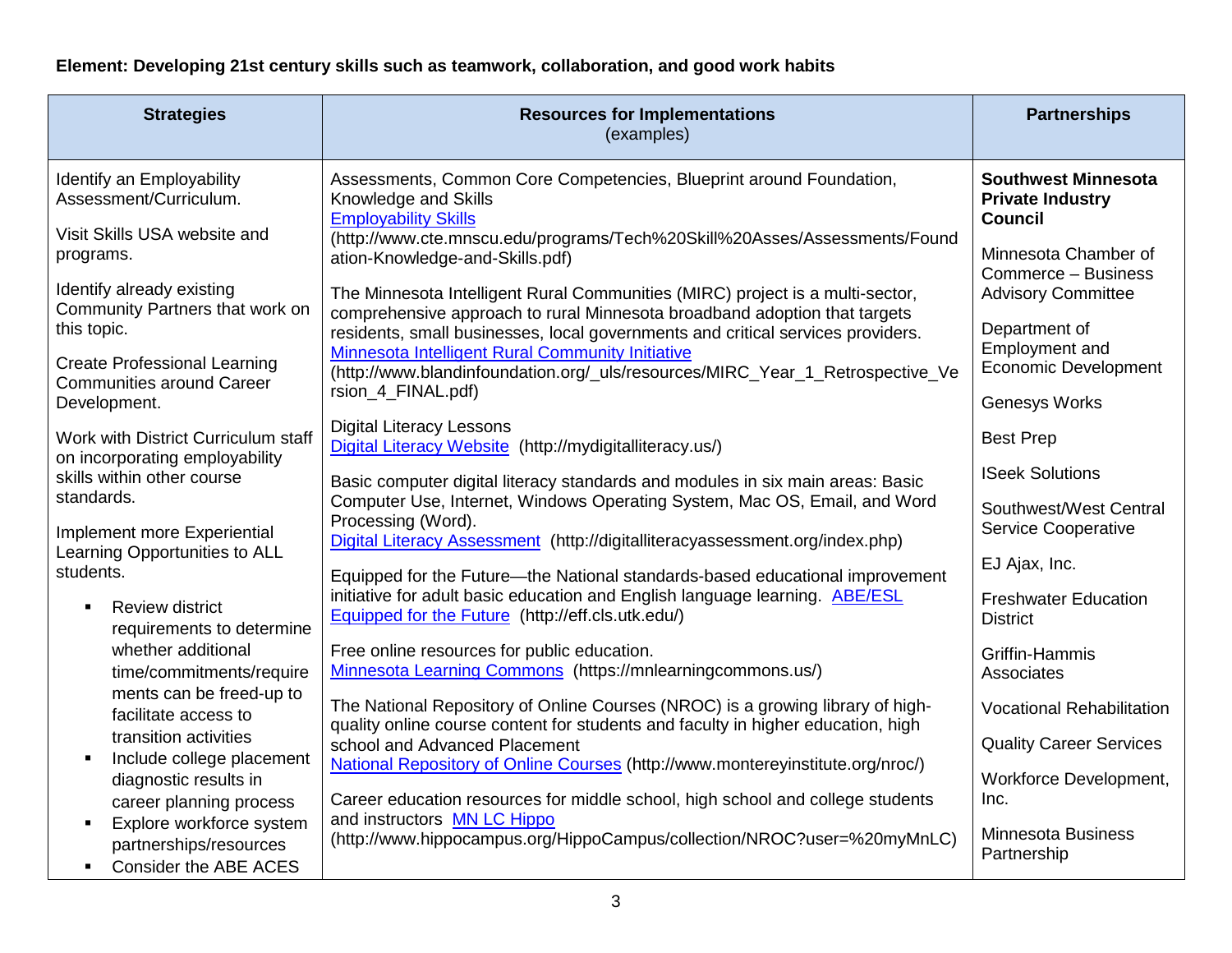| <b>Strategies</b>                         | <b>Resources for Implementations</b><br>(examples)                                                                                                                                                                                                                                                                                                                                                                                                                                                                                                                                                                                                                                                                                                                                                                                                                                                                                                                                                                                                                                                                                                                                                                                                                                                                                                                                                                                                                                                                                                                                                                                                                                                                                                                                                                      | <b>Partnerships</b>                                                                               |
|-------------------------------------------|-------------------------------------------------------------------------------------------------------------------------------------------------------------------------------------------------------------------------------------------------------------------------------------------------------------------------------------------------------------------------------------------------------------------------------------------------------------------------------------------------------------------------------------------------------------------------------------------------------------------------------------------------------------------------------------------------------------------------------------------------------------------------------------------------------------------------------------------------------------------------------------------------------------------------------------------------------------------------------------------------------------------------------------------------------------------------------------------------------------------------------------------------------------------------------------------------------------------------------------------------------------------------------------------------------------------------------------------------------------------------------------------------------------------------------------------------------------------------------------------------------------------------------------------------------------------------------------------------------------------------------------------------------------------------------------------------------------------------------------------------------------------------------------------------------------------------|---------------------------------------------------------------------------------------------------|
| standards to inform the<br>content domain | Through age-appropriate curricula, Junior Achievement programs begin in<br>kindergarten, teaching children how they can impact the world around them as<br>individuals, workers and consumers. Junior Achievement programs continue<br>through the middle and high school grades, preparing students for their future and<br>teaching them how to succeed in the global economy.<br>Junior Achievement (http://jaum.org/)<br>BestPrep emphasizes the importance of business practices such as<br>entrepreneurship and ethics, as well as organizational functions including<br>advertising, marketing and sales.<br>Best Prep (http://www.bestprep.org/)<br>Collection of Information around Work Based Learning<br><b>Minnesota Work Based Learning</b><br>(https://sites.google.com/site/mdeworkbasedlearning/)<br>The IB mission statement translated into a set of learning outcomes for the 21st<br>century.<br>IB International Learner Profile (http://www.ibo.org/programmes/profile/)<br>CTSO Career Technical Student Organizations such as:<br>HOSA (Health Occupations), FFA (Future Farmers of America) etc.<br>Workforce Center Job Seeking and Career Guide<br><b>Minnesota Workforce Center</b><br>(http://positivelyminnesota.com/JobSeekers/Creative_Job_Search_Guide/index.asp<br>X)<br><b>National Career Readiness Certificate</b><br>NCRC (https://www.act.org/certificate/)<br>US Department of Labor -"Soft Skills to Pay the Bills" curriculum and videos:<br>DOL Soft Skills (http://www.dol.gov/odep/topics/youth/softskills/)<br>MHA stands for the means and measure of human achievement. A assessment<br>program that design labs to prototype 21st century skill-building products.<br><b>MHA Labs</b><br>(http://www.mnideaopen.org/sites/www.mnideaopen.org/files/mha_assessment.pdf) | <b>Bridges Workplace</b><br>Connection<br>Minnesota Career<br><b>Information System</b><br>(MCIS) |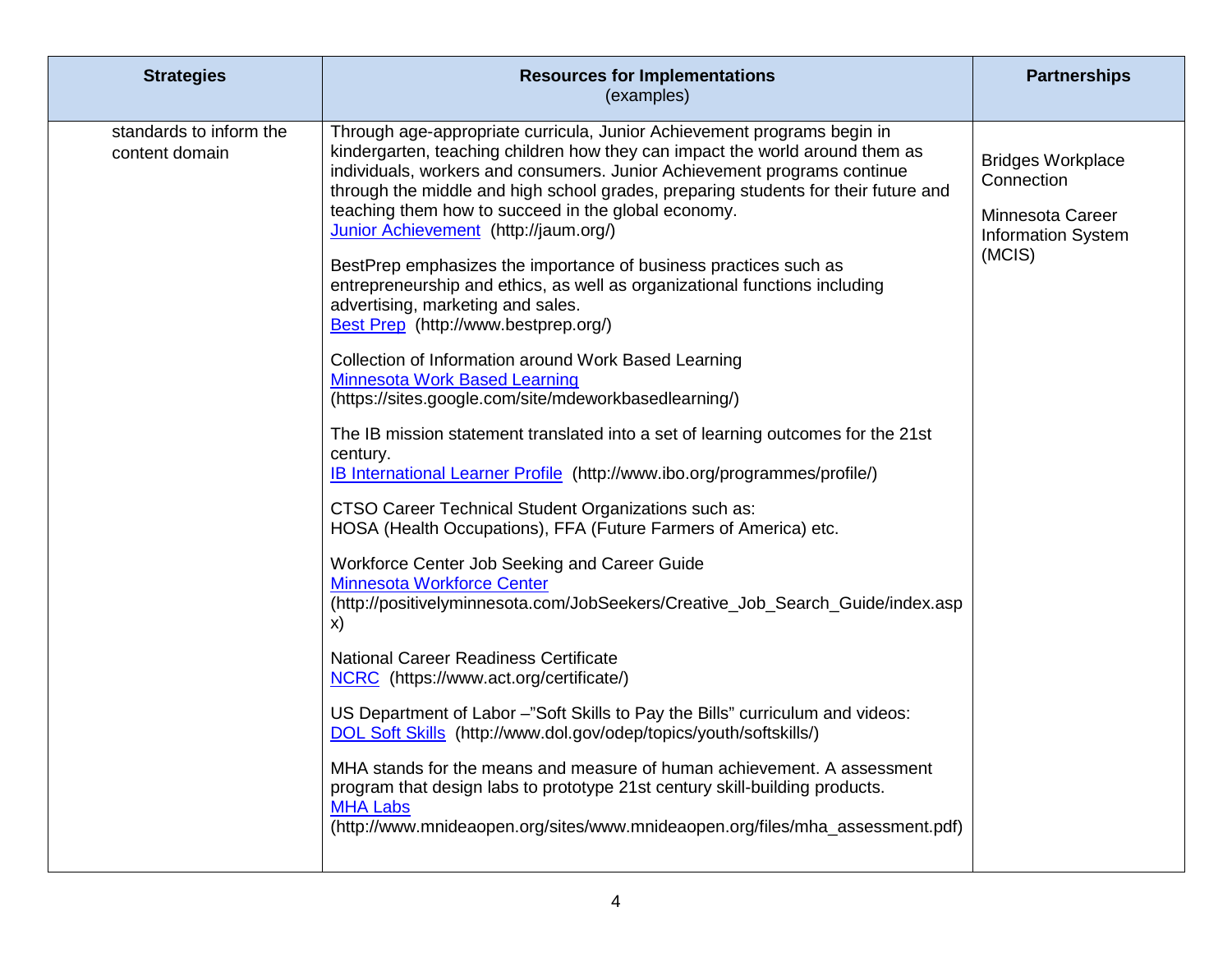| <b>Strategies</b> | <b>Resources for Implementations</b><br>(examples)                                                                                                                                                                                                                                                                                                                                                                                                                                                                                                                                                                               | <b>Partnerships</b> |
|-------------------|----------------------------------------------------------------------------------------------------------------------------------------------------------------------------------------------------------------------------------------------------------------------------------------------------------------------------------------------------------------------------------------------------------------------------------------------------------------------------------------------------------------------------------------------------------------------------------------------------------------------------------|---------------------|
|                   | <b>ISEEK Skills Assessment</b><br>Iseek Career Assessment (http://www.iseek.org/careers/skillsAssessment)<br>O'NET Skills Assessment<br>O'NET Skills (http://www.onetonline.org/skills/)<br>CareerOneStop Skills and Ability Videos<br>CareerOneStop (http://www.careeronestop.org/Videos/SkillandAbilityVideos/skill-<br>and-ability-videos.aspx)<br>"The mission of Upstream Arts is to enhance the lives of adults and youth with<br>disabilities by fostering creative communication and social independence through<br>the power of arts education."<br><b>Upstream Arts</b><br><b>Framework for 21st Century Learning.</b> |                     |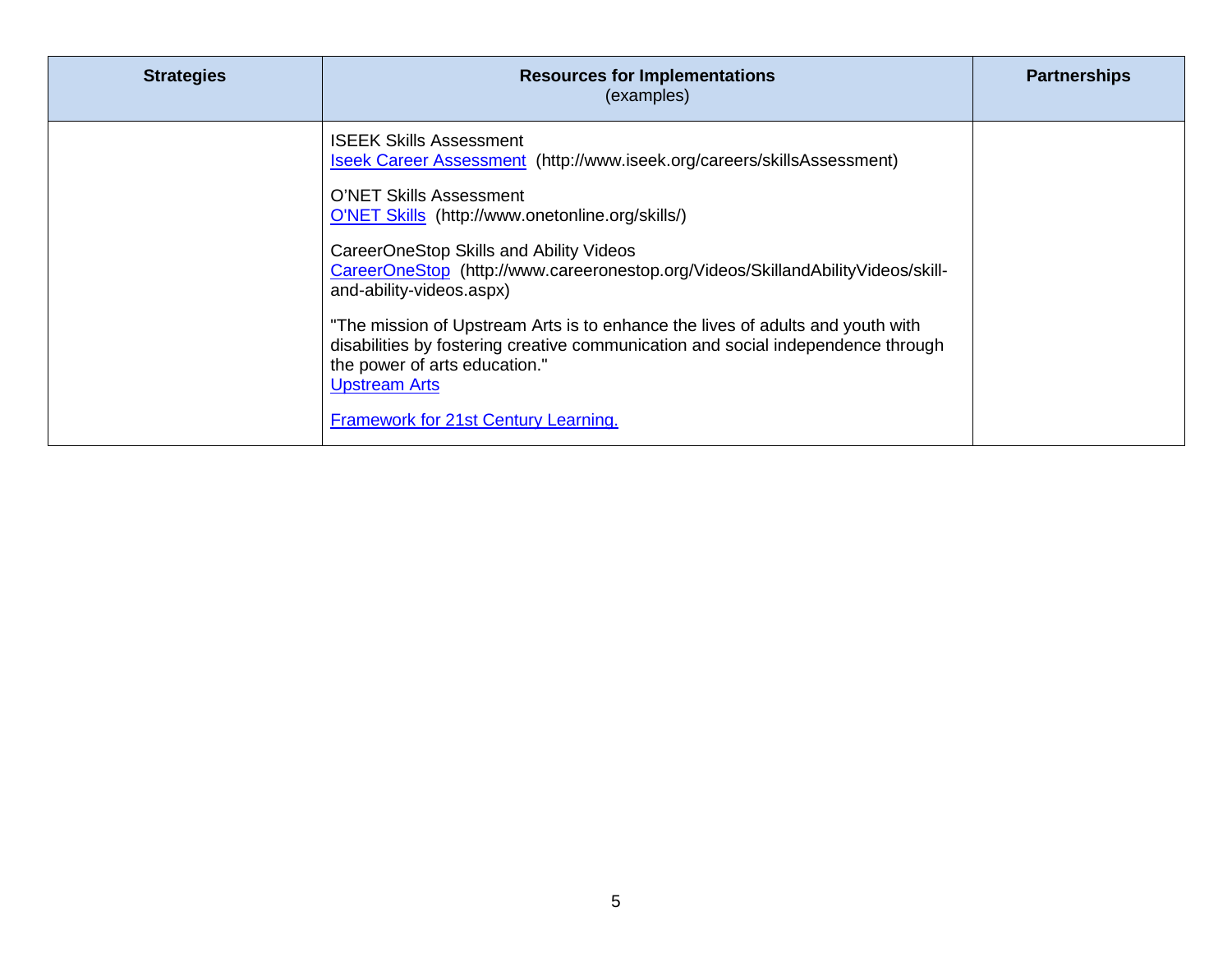## **Element: Emphasize academic rigor and high expectations**

| <b>Strategies</b>                                                                                                                                                                                                                                                                                                                                                                                                                                                                                                                                                                                                                                                                                          | <b>Resources for Implementations</b><br>(examples)                                                                                                                                                                                                                                                  | <b>Partnerships</b>                                                         |
|------------------------------------------------------------------------------------------------------------------------------------------------------------------------------------------------------------------------------------------------------------------------------------------------------------------------------------------------------------------------------------------------------------------------------------------------------------------------------------------------------------------------------------------------------------------------------------------------------------------------------------------------------------------------------------------------------------|-----------------------------------------------------------------------------------------------------------------------------------------------------------------------------------------------------------------------------------------------------------------------------------------------------|-----------------------------------------------------------------------------|
| Work with local Perkin's<br>Consortium around this topic<br>since it is a requirement of each<br>consortium.                                                                                                                                                                                                                                                                                                                                                                                                                                                                                                                                                                                               | Learn what combination of classes and activities will help you prepare for your<br>future. A Program of Study is an academic and career plan developed by your<br>school to help move you towards a college and career path<br>Minnesota Program of Study (http://www.mnprogramsofstudy.org/mnpos/) | <b>Applied Learning</b><br><b>Institute</b><br><b>HealthForce Minnesota</b> |
| During a Professional<br>Development Day have<br>conversation about how this is<br>accomplished within the district.<br>Peer presentations:<br>$\blacksquare$<br>academic choices/career<br>choices impact<br>Financial literacy:<br>understanding personal<br>finance<br>Communications<br>information system<br>programs offered (IB, AP,<br>PSEO, CTE, concurrent<br>enrollment)<br>Credit for prior learning:<br>٠<br>business & industry,<br>higher education, advisory<br>committees<br>Research what learning<br>style inventories are<br>currently available. (in<br>what systems, on the net,<br>free)<br>Create a list:<br>Best age appropriate<br>to do a learning style<br>(Jr. High? Senior?) | MDE quality tools and strategies, centralize and disseminate resources, and<br>develop and promote models that successfully implement multiple pathways to<br>postsecondary training or college.<br>Standards do that<br>(http://education.state.mn.us/MDE/EdExc/CollegePlan/index.html)            | Minnesota Office of<br><b>Higher Education</b>                              |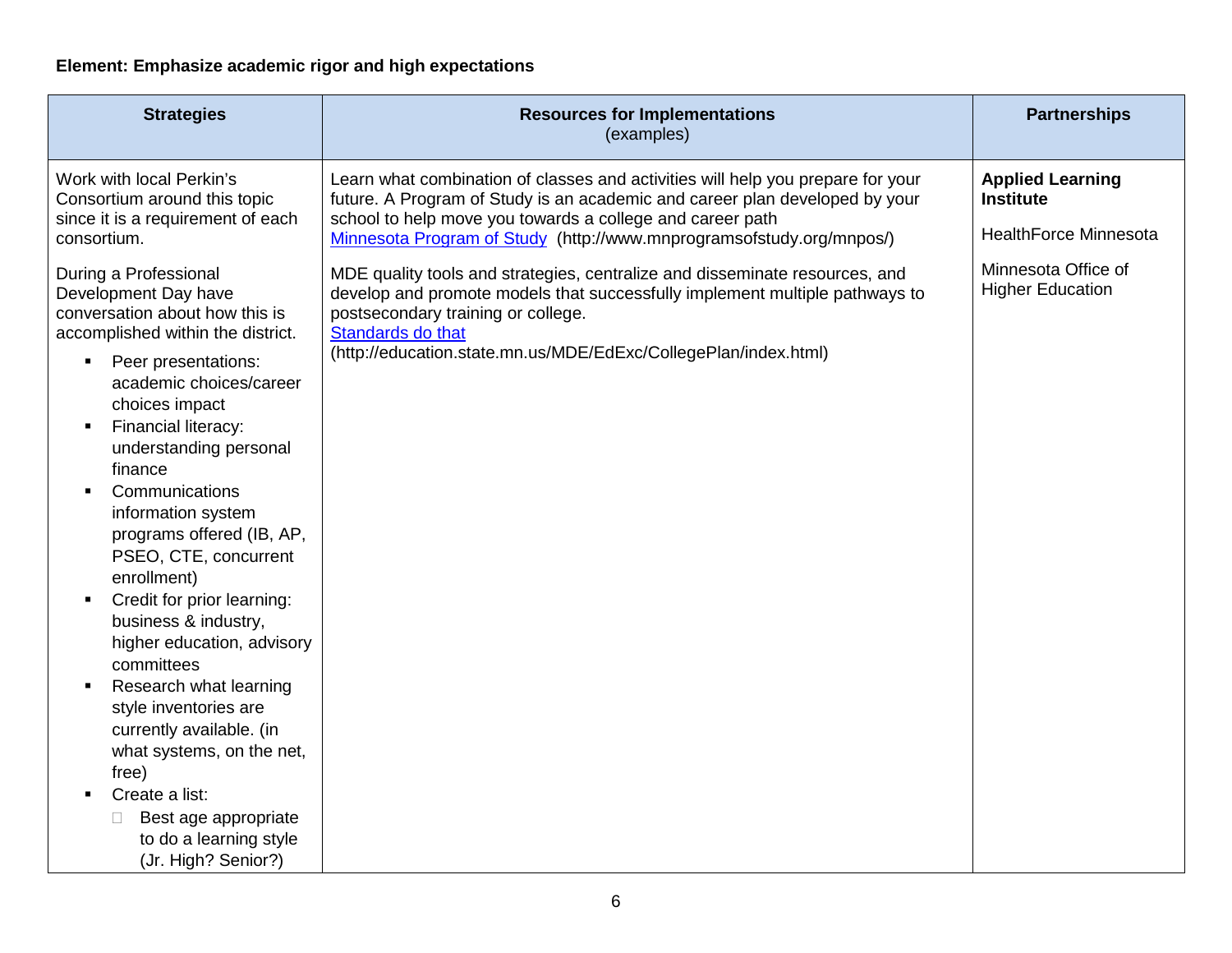| <b>Strategies</b>                                             | <b>Resources for Implementations</b><br>(examples) | <b>Partnerships</b> |
|---------------------------------------------------------------|----------------------------------------------------|---------------------|
| Learning styles -<br>create a better<br>understanding of self |                                                    |                     |
| Where does the career<br>assessment fit in this plan?         |                                                    |                     |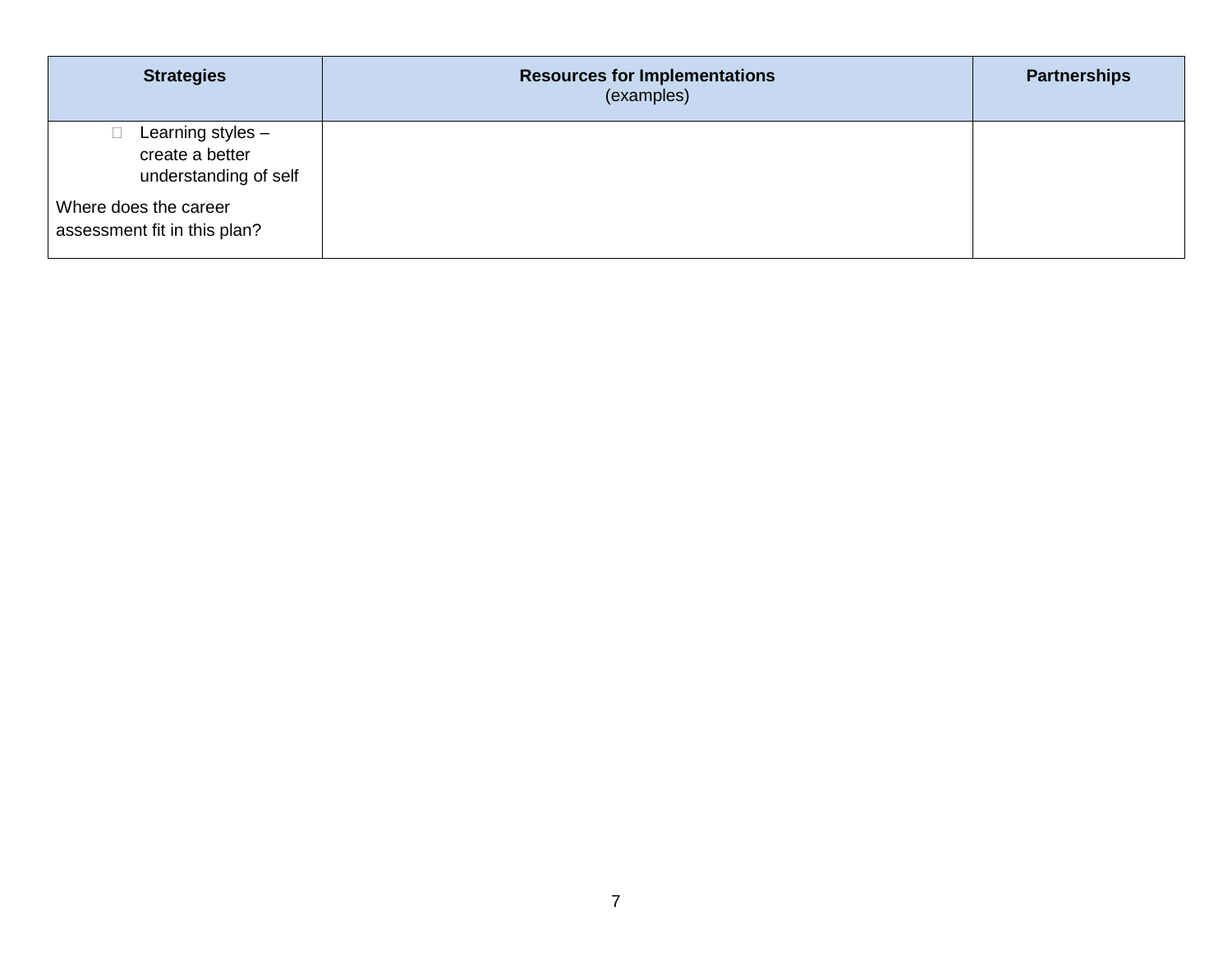#### **Element: Help students identify personal learning styles that may affect their postsecondary education and employment choices**

| <b>Strategies</b>                                                                                                                                                                                                                                                                                                                                                                                                                                                                                                | <b>Resources for Implementations</b><br>(examples)                                                                                                                                                                                                                                                                                                                                                                                                                                                                                                                                                                                                                                                                                                                                                                                                                                                                                                                                                                                                                                                                                                                                                                                                                                                                                                                                                                                                                                                                               | <b>Partnerships</b>                                                                                                                    |
|------------------------------------------------------------------------------------------------------------------------------------------------------------------------------------------------------------------------------------------------------------------------------------------------------------------------------------------------------------------------------------------------------------------------------------------------------------------------------------------------------------------|----------------------------------------------------------------------------------------------------------------------------------------------------------------------------------------------------------------------------------------------------------------------------------------------------------------------------------------------------------------------------------------------------------------------------------------------------------------------------------------------------------------------------------------------------------------------------------------------------------------------------------------------------------------------------------------------------------------------------------------------------------------------------------------------------------------------------------------------------------------------------------------------------------------------------------------------------------------------------------------------------------------------------------------------------------------------------------------------------------------------------------------------------------------------------------------------------------------------------------------------------------------------------------------------------------------------------------------------------------------------------------------------------------------------------------------------------------------------------------------------------------------------------------|----------------------------------------------------------------------------------------------------------------------------------------|
| During a Professional<br>Development Day have<br>conversation about how this is<br>accomplished within the district.<br>Research what<br>$\blacksquare$<br>learning style<br>Inventories are<br>currently available<br>In what systems<br>On the net<br>Free<br>$\blacksquare$<br>Create a list<br>Best age<br>appropriate to do a<br>learning style<br>(Junior<br>high?/senior high?)<br>Learning styles -<br>create a better<br>understanding of<br>self<br>Where is the<br>career assessment<br>in this plan? | A Guide to search skills and careers.<br>MySkills My Future (http://www.myskillsmyfuture.org/)<br>Help people uncover their talents through an online assessment. Discover Your<br>Strengths.<br>Strength Finder (http://www.strengthsfinder.com/home.aspx)<br>Discover, develop and apply your talents for academic, personal, and career<br>success<br>Strength Finder Student Version http://www.strengthsquest.com/home.aspx)<br>Universal Design for Learning is a set of principles for curriculum development that<br>give all individuals equal opportunities to learn.<br>Universal Design of Learning (http://www.cast.org/udl/)<br><b>Customized Employment Podcasts</b><br>The Discovery Program (http://www.mntat.org/corps/index.asp)<br>Minnesota Office of Higher Education Data Bank<br>OHE (http://www.ohe.state.mn.us/sPages/interestAssessment.cfm)<br><b>Iseek Learning Style Guide</b><br>Iseek (http://www.iseek.org/education/fieldOfStudy?id=220200)<br>This Guide is designed for people who are incarcerated and for those on<br>community supervision (probation and parole). It will help you get started-or<br>continue-on the path to further education and training.<br><b>ABE</b> - Corrections<br>(http://www2.ed.gov/about/offices/list/ovae/pi/AdultEd/take-charge-your-future.pdf)<br>A Career Development and Exploration Site<br>My Next Move (http://www.mynextmove.org/)<br>Measuring the Effectiveness of Workplace Education Programs<br><b>Scorecard for Skills</b><br><b>Merlot</b> | <b>Minnesota State</b><br><b>Colleges and</b><br><b>Universities</b><br>Department of<br>Employment and<br><b>Economic Development</b> |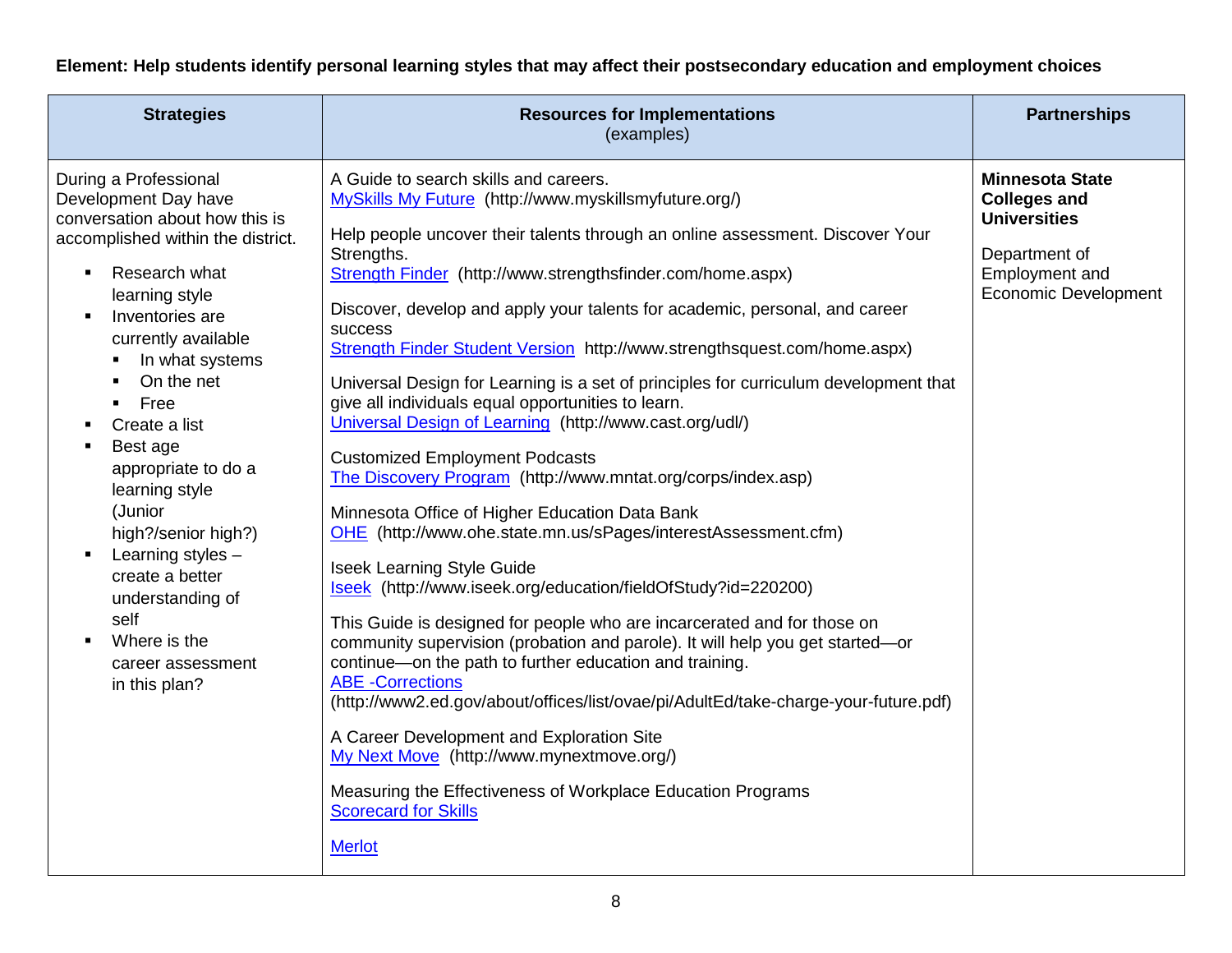| <b>Strategies</b> | <b>Resources for Implementations</b><br>(examples) | <b>Partnerships</b> |
|-------------------|----------------------------------------------------|---------------------|
|                   | <b>Learning Styles Online</b>                      |                     |
|                   | <b>Swinburne Education</b>                         |                     |
|                   | Edutopia<br><b>Oercommons</b>                      |                     |
|                   | Capone                                             |                     |
|                   | webexplorations                                    |                     |
|                   |                                                    |                     |
|                   |                                                    |                     |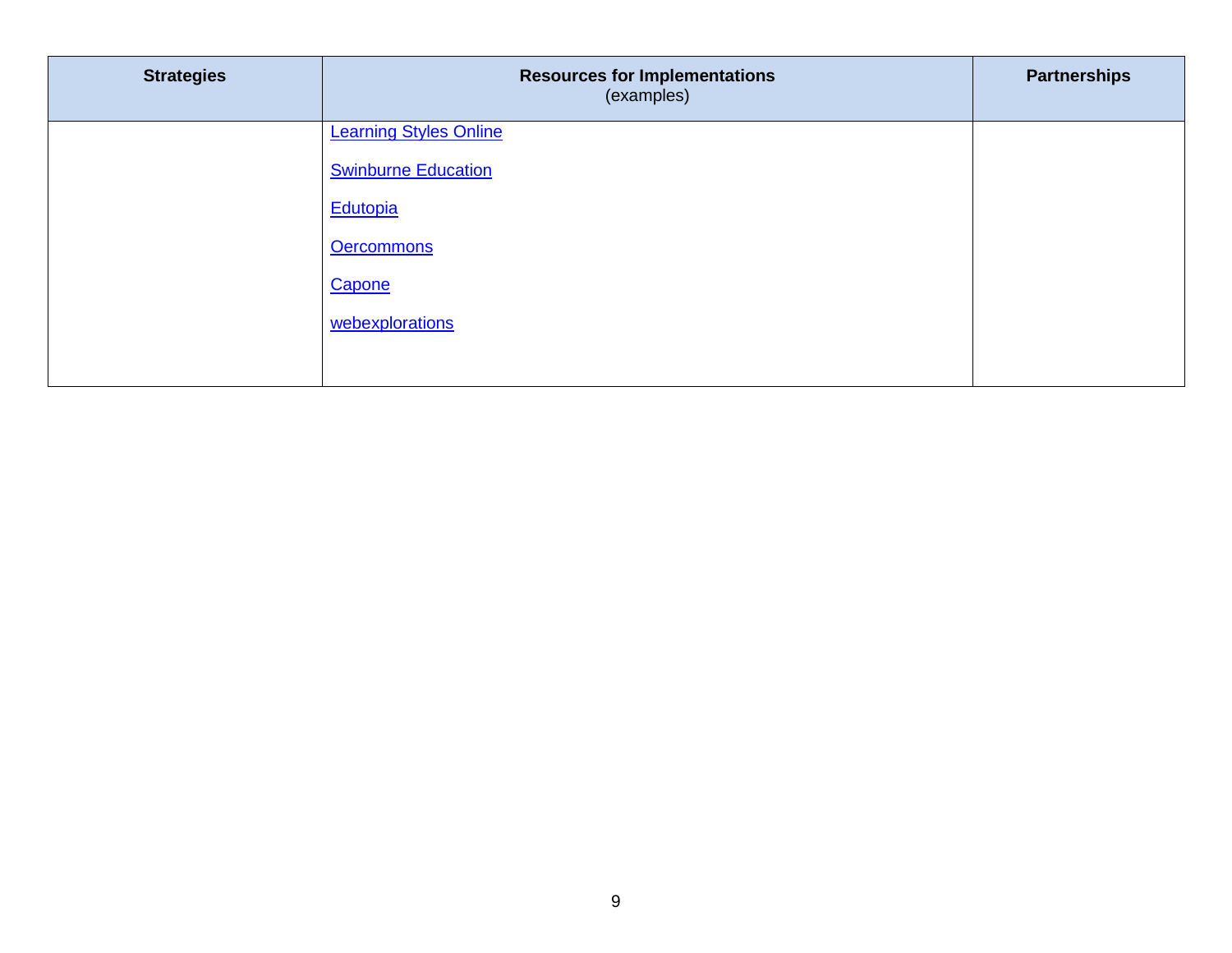#### **Element: Help students succeed at gaining/gain access to postsecondary education and career options.**

| <b>Strategies</b>                                                                                                                            | <b>Resources for Implementations</b><br>(examples)                                                                                                                                                                                                                 | <b>Partnerships</b>                           |
|----------------------------------------------------------------------------------------------------------------------------------------------|--------------------------------------------------------------------------------------------------------------------------------------------------------------------------------------------------------------------------------------------------------------------|-----------------------------------------------|
| Identify how this is already<br>taking place across your district.                                                                           | Resource (FAFSA training and resources for guidance counselors and Career Center<br>personnel, Minnesota College Goal Training Sessions,<br><b>Minnesota College Goal</b>                                                                                          | <b>Advance IT Minnesota</b>                   |
| Host a Minnesota College Goal                                                                                                                | Partnership (Minnesota College Goal)                                                                                                                                                                                                                               | Minnesota Learning<br>Commons                 |
| <b>FAFSA</b> completion event<br>Work with local Perkin's                                                                                    | Site for searching Colleges and Programs.<br>College Navigator (http://nces.ed.gov/collegenavigator/?md=0)                                                                                                                                                         | Hubert H. Humphrey<br><b>Job Corps Center</b> |
| Consortium around this topic<br>since it is a requirement of each<br>consortium.                                                             | The Minnesota Career Information System (MCIS) is an Internet-based system that<br>combines a wealth of career, educational and labor market information into one<br>comprehensive, easy-to-use exploration tool.                                                  |                                               |
| Through a Professional<br>Development day education<br>entire staff around all options<br>available to students such as:                     | MCIS (https://mncis.intocareers.org/materials/portal/home.html)<br>Naviance is a college and career readiness platform that helps connect academic<br>achievement to post-secondary goals.<br>Naviance (http://www.naviance.com/)                                  |                                               |
| IB, PSEO, Concurrent<br>Enrollment, Articulation<br>Agreements and others that are<br>listed under the resource<br>section.                  | Minnesota career, education and job resource<br><b>Iseek</b><br>(http://www.iseek.org/education/prepare-tips.html%20http:/www.iseek.org/education/<br>educationSearch#)                                                                                            |                                               |
| At 9 <sup>th</sup> Grade Orientation provide<br>information around each of these<br>areas including multiple<br>postsecondary opportunities. | GPS Lifeplan Four versions - Secondary; Postsecondary; Military; Workforce<br>Built off 5 Domains - Career; Education; Finance; Leadership; Personal<br><b>GPS Lifeplan</b><br>(http://gpslifeplan.com/secondary/education/index.php?link=determining-major-post2) |                                               |
| Revisit at Parent Nights and<br>Conferences.                                                                                                 | Ready Set Go (Learn about options for high school students to earn college credit<br>before graduation):                                                                                                                                                           |                                               |
| Promote and gain buy-in<br>from parents, students<br>and community                                                                           | Ready Set Go (http://readysetgo.state.mn.us/RSG/index.html)<br>Postsecondary Enrollment Options (PSEO) Reference Guide<br>PSEO (http://education.state.mn.us/MDE/EdExc/CollegePlan/index.html)                                                                     |                                               |
| members, businesses,<br>etc.<br>Free classes offered by                                                                                      | Upward Bound provides fundamental support to participants in their preparation for<br>college entrance.<br>Upward Bound/TRIO (http://www2.ed.gov/programs/trioupbound/index.html)                                                                                  |                                               |
| local community college                                                                                                                      |                                                                                                                                                                                                                                                                    |                                               |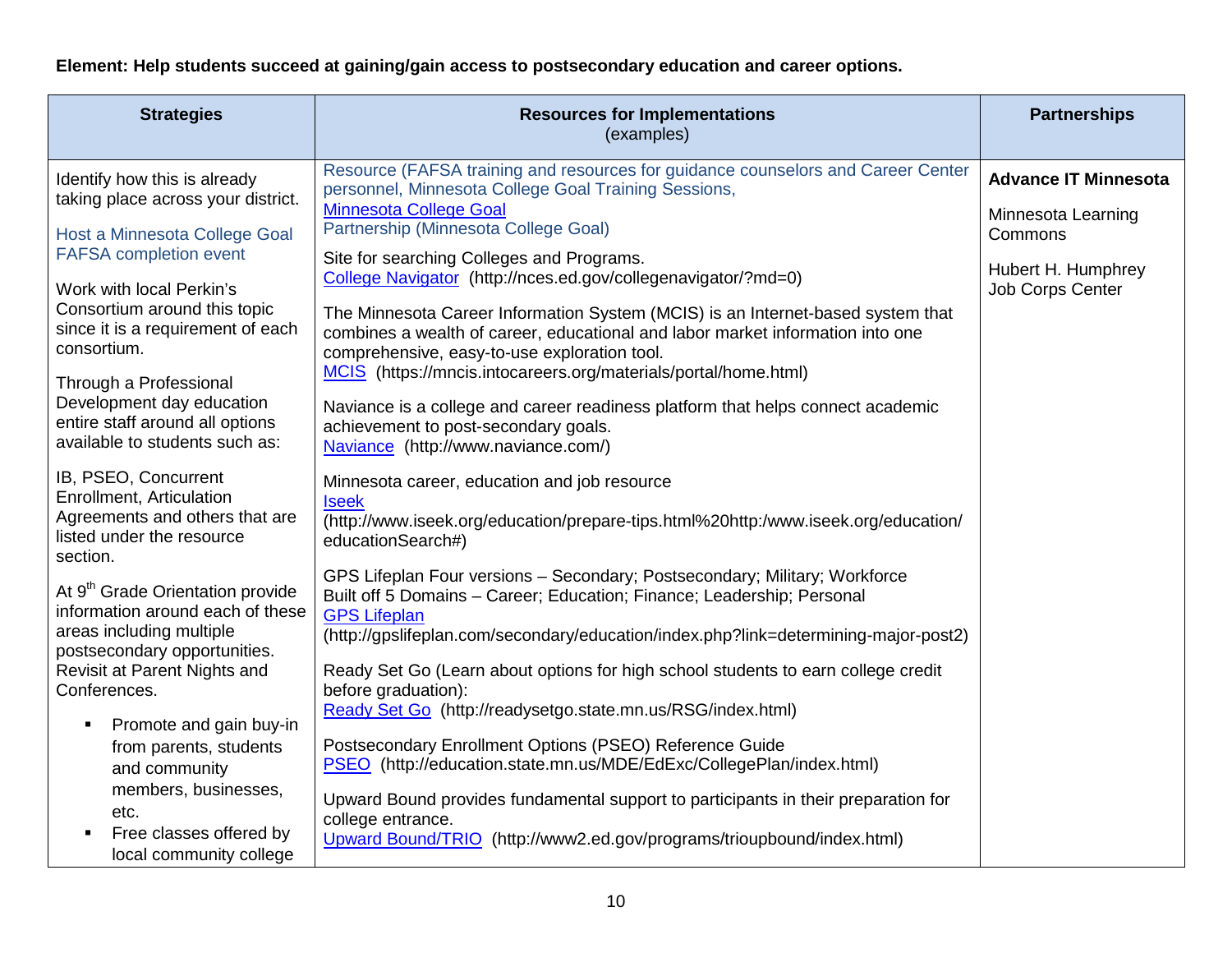| <b>Strategies</b>                                                                               | <b>Resources for Implementations</b><br>(examples)                                                                                                                                                                                                                                                                   | <b>Partnerships</b> |
|-------------------------------------------------------------------------------------------------|----------------------------------------------------------------------------------------------------------------------------------------------------------------------------------------------------------------------------------------------------------------------------------------------------------------------|---------------------|
| or tech. college so<br>students can get a<br>sample of classes -<br>experience the college      | AVID, Advancement Via Individual Determination, is a college readiness system for<br>elementary through higher education that is designed to increase school wide<br>learning and performance.<br>AVID (http://www.avid.org/abo_whatisavid.html)                                                                     |                     |
| course<br>Business could offer job<br>$\blacksquare$<br>shadowing opportunities<br>for students | The Center for College Readiness connects college instructors with high school<br>students to provide the students direct feedback about their college readiness skills in<br>writing, reading, and math<br>Ready or NOT (https://www.centerforcollegereadiness.org/)                                                |                     |
| Open house at<br>$\Box$<br>HE institution<br>showing<br>occupations/car                         | Know your Education Options<br>MyMNCareers (http://www.iseek.org/mymncareers/advance-career/know-education-<br>options.html)                                                                                                                                                                                         |                     |
| eers offered by<br>business,<br>schools,<br>colleges                                            | This site is full of info for first-generation college students - kids who will be the first in<br>their families to go to college. You've got a lot of questions about how to pay for<br>college, where to apply, or what you need to do right now!<br>My First Generation (http://www.firstgenerationstudent.com/) |                     |
| User friendly<br>$\Box$<br>resources<br>identified for<br>teachers,                             | Learn what combination of classes and activities will help you prepare for your future.<br>A Program of Study is an academic and career plan developed by your school to help<br>move you towards a college and career path. Including Classroom Activities and<br>Worksheets.                                       |                     |
| students,<br>businesses,                                                                        | Minnesota Program of Study (http://www.mnprogramsofstudy.org/mnpos)                                                                                                                                                                                                                                                  |                     |
| parents<br>Emphasize this<br>$\Box$<br>is a process not                                         | Career pathways are small groups of occupations within a career cluster.<br>Occupations within a pathway share common skills, knowledge, and interests.<br>Graphic format<br>Career Pathway Graphics (http://www.iseek.org/careers/pathways.html)                                                                    |                     |
| dictate a college<br>degree at an                                                               | The Get Ready program is an early intervention and college awareness program                                                                                                                                                                                                                                         |                     |
| early age (i.g.<br>grade 6)                                                                     | targeted primarily at low-income students and their families and those<br>underrepresented in post-secondary education.                                                                                                                                                                                              |                     |
| Emphasize the                                                                                   | Get Ready for College (http://www.ohe.state.mn.us/mPg.cfm?pageID=2002)                                                                                                                                                                                                                                               |                     |
| costs of<br>postsecondary<br>education                                                          | Experiential Learning such as Job Shadowing, Informational Interviews, Short Term<br>Jobs, Mentoring, Career Camps, Internships, and Youth Apprenticeship, Etc.                                                                                                                                                      |                     |
| Interagency involvement along                                                                   | This website will help you with career planning, college selection and the application<br>process.                                                                                                                                                                                                                   |                     |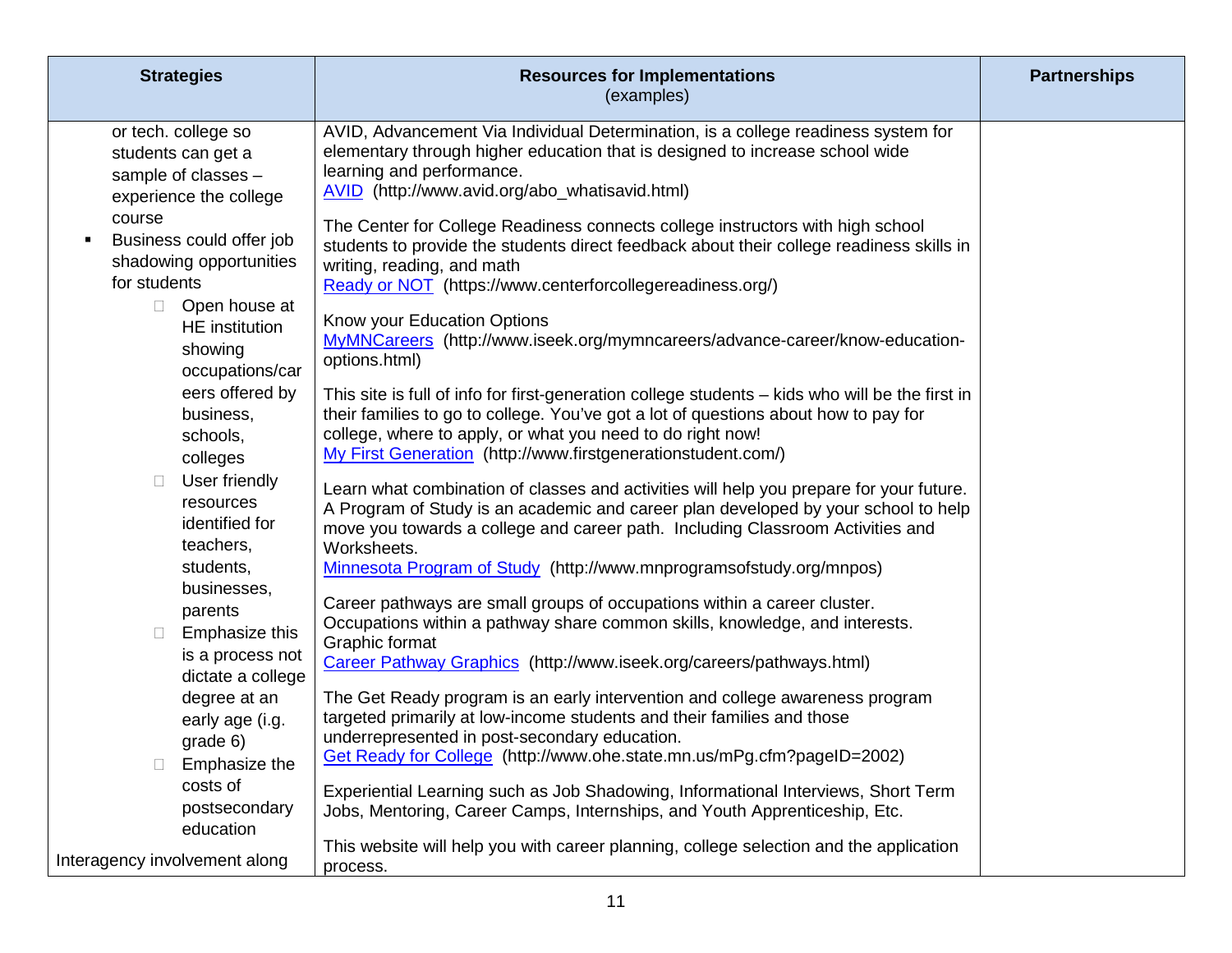| <b>Strategies</b>                             |                                                                                                                               | <b>Resources for Implementations</b><br>(examples) | <b>Partnerships</b> |
|-----------------------------------------------|-------------------------------------------------------------------------------------------------------------------------------|----------------------------------------------------|---------------------|
| with postsecondary education<br>and secondary | ABE College for Adults Website (http://www.collegeforadults.org/index.html)                                                   |                                                    |                     |
|                                               | Website of Federal Student Aid- Office of the U.S. Department of Education<br>Federal Student Aid (http://studentaid.ed.gov/) |                                                    |                     |
|                                               | <b>Cluster Industry Information</b>                                                                                           |                                                    |                     |
|                                               | <b>Iseek</b><br>(http://www.iseek.org/education/prepare-tips.html%20http:/www.iseek.org/education/<br>educationSearch#)       |                                                    |                     |
|                                               | <b>MCIS</b> website                                                                                                           |                                                    |                     |
|                                               | Minnesota Program of Study (http://www.mnprogramsofstudy.org/mnpos/)                                                          |                                                    |                     |
|                                               | <b>GPS Lifeplan</b><br>(http://gpslifeplan.com/secondary/education/index.php?link=determining-major-post2)                    |                                                    |                     |
|                                               | Naviance (http://www.naviance.com/)                                                                                           |                                                    |                     |
|                                               | Discovery-Advance IT Minnesota (http://discovery.advanceitmn.org/)                                                            |                                                    |                     |
|                                               | Adult Career Pathways- LINCS (http://lincs.ed.gov/programs/acp)                                                               |                                                    |                     |
|                                               | DOL-Bureau of Labor Statistics (http://www.bls.gov/ooh/)                                                                      |                                                    |                     |
|                                               | ISeek; MCIS; Naviance; GPS Lifeplan; Minnesota Program of Study sites offer<br>information around these topics:               |                                                    |                     |
|                                               | Postsecondary training for Energy                                                                                             | Apprenticeships                                    |                     |
|                                               | <b>Energy Training Maps</b>                                                                                                   | <b>Green Career options</b>                        |                     |
|                                               | Videos about green careers                                                                                                    | Interviews with people working in Green            |                     |
|                                               | Minnesota Green industries                                                                                                    | High school classes for Green careers              |                     |
|                                               | Postsecondary training for Green                                                                                              | Green internships                                  |                     |
|                                               | Health Care career options                                                                                                    | Health care majors (fields of Study)               |                     |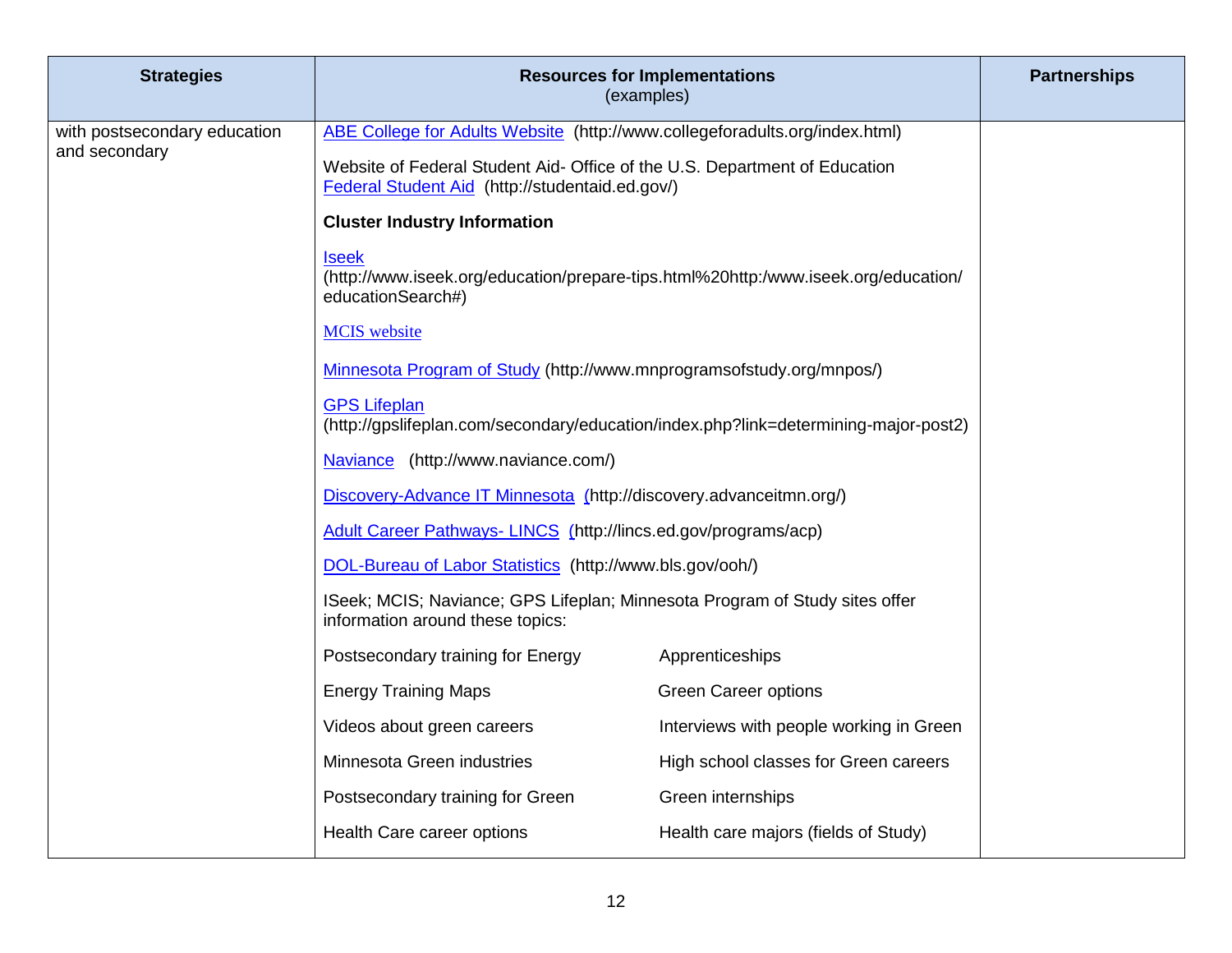| <b>Strategies</b> | <b>Resources for Implementations</b><br>(examples) |                               | <b>Partnerships</b> |
|-------------------|----------------------------------------------------|-------------------------------|---------------------|
|                   | Information Technology career options              | Info Tech Industries in MN    |                     |
|                   | IT postsecondary programs                          | Manufacturing career options  |                     |
|                   | <b>Manufacturing Industries</b>                    | Manufacturing camps           |                     |
|                   | Manufacturing postsecondary programs               | Manufacturing apprenticeships |                     |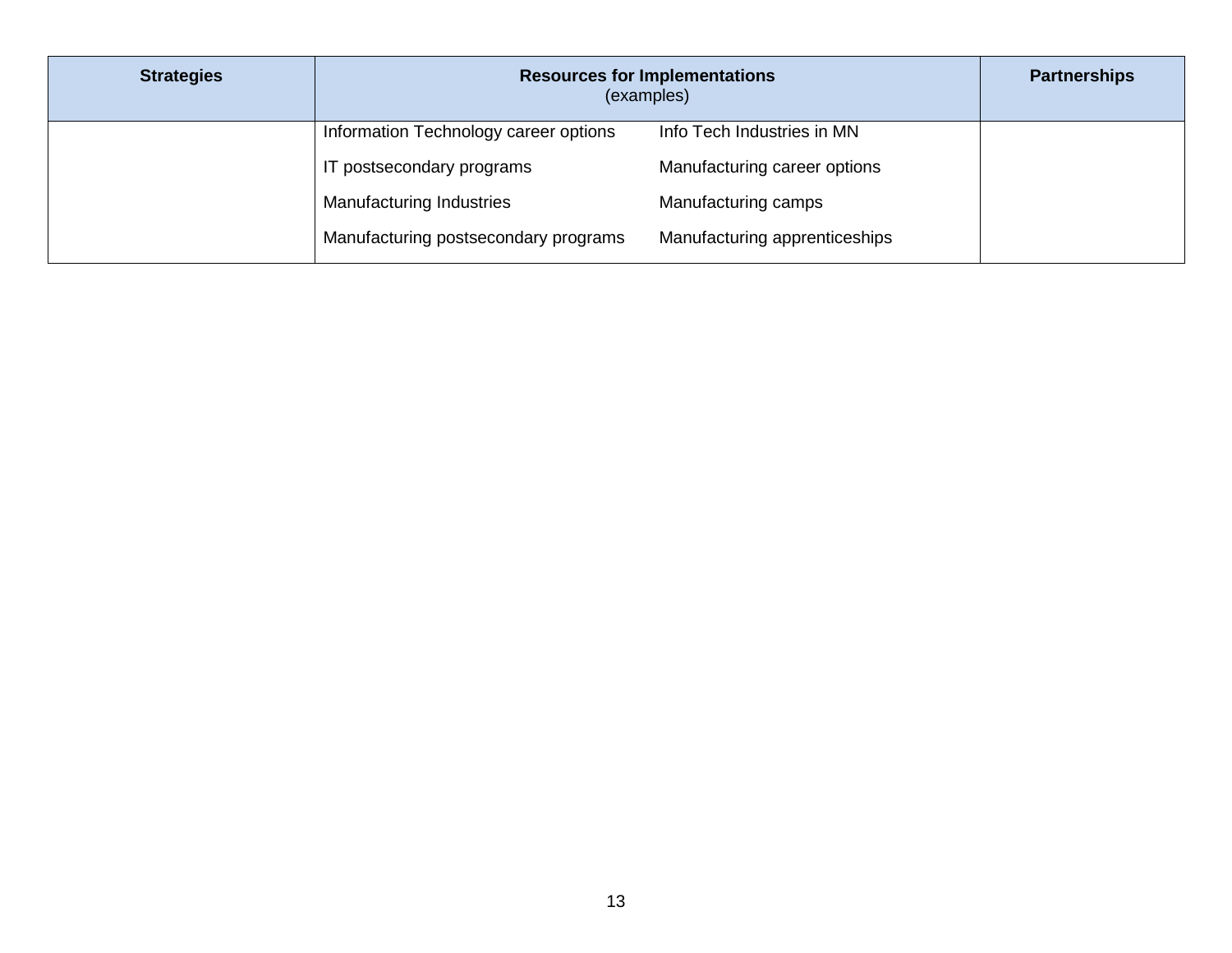**Element: Integrate strong academic content into career-focused courses and integrate relevant career-focused courses into strong academic content**

| <b>Strategies</b><br><b>Resources for Implementations</b><br>(examples)                                                                                                                                                                                                                                                                                                                                                                                                                                                                                                                                                                                                                                                                                                                                                                                                                                                                                                                                                                                                                                                                                                                                                                                                                                                                                                                                                                                                                                                                                                                                                                                                                                                      | <b>Partnerships</b>                                                                                                                                                                                                                                                               |
|------------------------------------------------------------------------------------------------------------------------------------------------------------------------------------------------------------------------------------------------------------------------------------------------------------------------------------------------------------------------------------------------------------------------------------------------------------------------------------------------------------------------------------------------------------------------------------------------------------------------------------------------------------------------------------------------------------------------------------------------------------------------------------------------------------------------------------------------------------------------------------------------------------------------------------------------------------------------------------------------------------------------------------------------------------------------------------------------------------------------------------------------------------------------------------------------------------------------------------------------------------------------------------------------------------------------------------------------------------------------------------------------------------------------------------------------------------------------------------------------------------------------------------------------------------------------------------------------------------------------------------------------------------------------------------------------------------------------------|-----------------------------------------------------------------------------------------------------------------------------------------------------------------------------------------------------------------------------------------------------------------------------------|
| Career and Technical Programs - MDE website<br><b>Work with District</b><br>Minnesota Career and Technical Education<br>Curriculum staff on<br>(http://education.state.mn.us/MDE/SchSup/CareerEdAdmin/index.html)<br>incorporating career<br>development within other<br>mn-stem.com is an educational website launched as part of a larger initiative promoting<br>course standards.<br>science, technology, engineering and math (STEM)<br>Career classes<br>Minnesota STEM (http://www.mn-stem.com/)<br>$\blacksquare$<br>could use "Ready"<br>Project Lead The Way (PLTW) is the leading provider of rigorous and innovative Science,<br>Set Go"<br>Technology, Engineering, and Mathematics (STEM) education curricular programs used in<br>MDE website use<br>middle and high schools across the U.S.<br>for career<br>Project Lead the Way (http://www.pltw.org/)<br>exploration<br>STEP is a high school in a college setting where students explore hands-on careers, fulfill<br>Service learning<br>district academic requirements and have the opportunity to earn high school and college<br>projects with career<br>credit.<br>focus<br>S.T.E.P<br><b>Federal Reserve</b><br>(http://www.anoka.k12.mn.us/education/components/scrapbook/default.php?sectionid=22642)<br>College planning<br>events<br>FastTRAC's innovative approach helps educationally underprepared adults succeed in well-<br>Scholarship website<br>п<br>paying careers by integrating basic skills education and career-specific training in fields where<br><b>MDE</b> website<br>new skills are in high demand.<br>п<br>Minnesota fastTrac<br>Testing to find<br>interests career<br><b>MCIS</b> website<br>classes<br>College planning | <b>Project Lead the</b><br>Way<br><b>Best Prep</b><br>Boys and Girls Club<br><b>Junior Achievement</b><br><b>Church Groups</b><br>Jump Start<br><b>Federal Reserve</b><br>Community<br>scholarship groups<br>Neighborhood House<br>Postsecondary<br>Institutions<br>CTSO/DECA/BPA |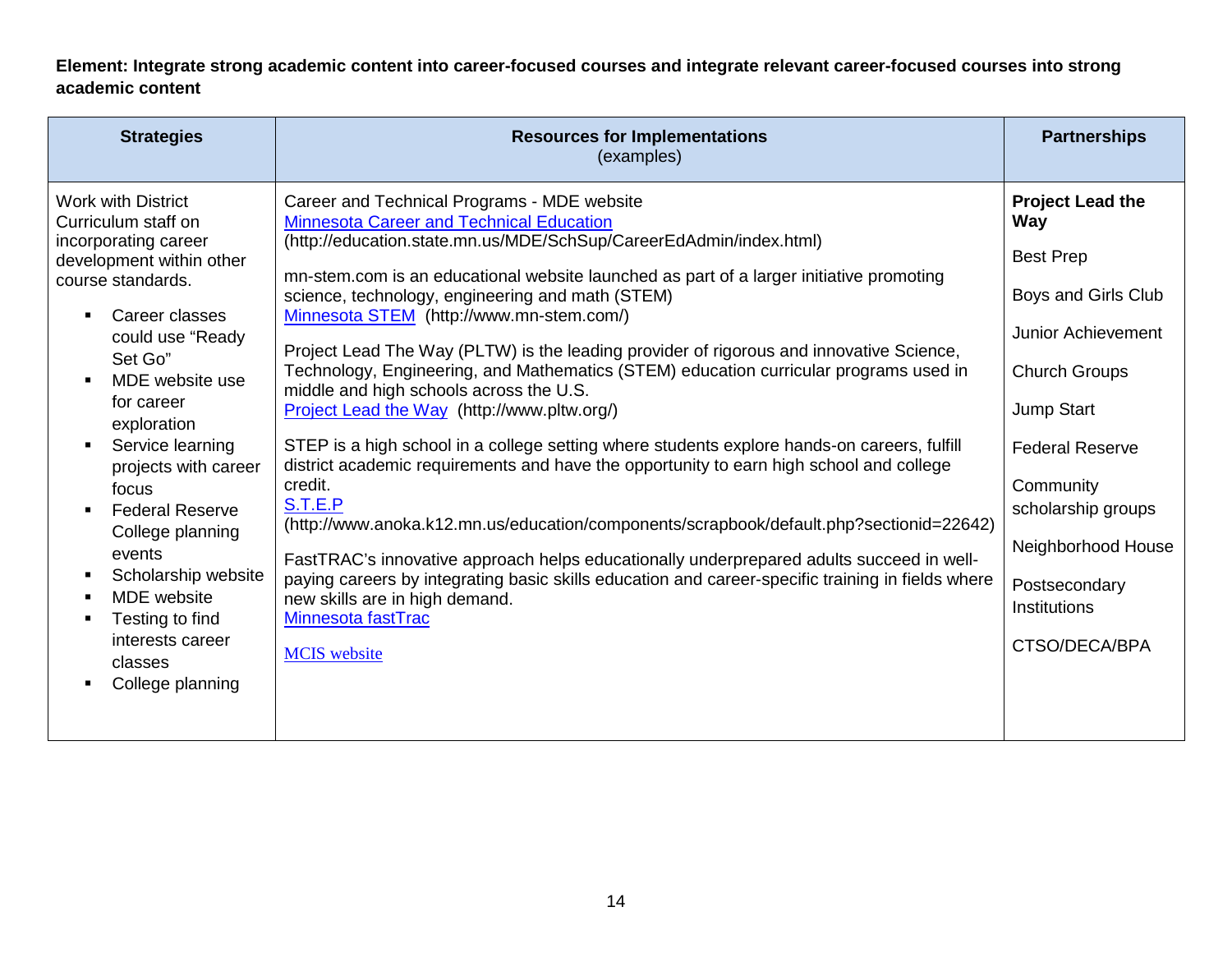**Element: Help students and families identify and gain access to appropriate counseling and other supports and assistance that enable students to complete required coursework, prepare for postsecondary education and careers, and obtain information about postsecondary education costs and eligibility for financial aid and scholarship**

| <b>Strategies</b>                                                                                                                                                                                                                                                                                                                                                                                                              | <b>Resources for Implementations</b><br>(examples)                                                                                                                                                                                                                                                                                                                                                                                                                                                                                                                                                                                                                                                                                                                                                                                                                                                                                                                                                                         | <b>Partnerships</b> |
|--------------------------------------------------------------------------------------------------------------------------------------------------------------------------------------------------------------------------------------------------------------------------------------------------------------------------------------------------------------------------------------------------------------------------------|----------------------------------------------------------------------------------------------------------------------------------------------------------------------------------------------------------------------------------------------------------------------------------------------------------------------------------------------------------------------------------------------------------------------------------------------------------------------------------------------------------------------------------------------------------------------------------------------------------------------------------------------------------------------------------------------------------------------------------------------------------------------------------------------------------------------------------------------------------------------------------------------------------------------------------------------------------------------------------------------------------------------------|---------------------|
| Host a Minnesota College Goal<br><b>FAFSA</b> completion event<br>Collaborate with your local<br><b>Community Transition</b><br>Interagency Committee (CTIC).<br>Become a participant in the<br><b>Career and College Readiness</b><br>Collaborative.<br>Mentoring<br>Access to career<br>information system<br>Infuse career<br>development in all<br>curriculum<br>Implement rigorous<br>programs of study -<br>more options | Resource (FAFSA training and resources for guidance counselors and Career Center<br>personnel, Minnesota College Goal Training Sessions,<br><b>Minnesota College Goal</b><br>Partnership (Minnesota College Goal)<br>Discuss collaboration between career and college readiness initiatives in Minnesota.<br>Among other topics, the presentations explore the benefits and challenges of<br>developing a statewide Individualized Learning Plan system.<br>Minnesota Career and College Readiness Collaborative<br>(http://www.positivelyminnesota.com/All_Programs_Services/Mn_Career_College_Col<br>laborative/Other_Resources/index.aspx)<br><b>Iseek Flow Chart</b><br>(http://www.iseek.org/iseek/static/MN_Career_Planning_Process_Matrix_June2012.pd<br>f)<br>Iseek sections:<br>Parent Center (http://www.iseek.org/parents/index.html)<br>Career Planning Resources (http://www.iseek.org/careers/planning.html)<br>Prepare for College (http://www.iseek.org/education/prepare.html)<br>Pay for College (ISEEK) |                     |
|                                                                                                                                                                                                                                                                                                                                                                                                                                | <b>MCIS</b> sections:<br>Paying for School                                                                                                                                                                                                                                                                                                                                                                                                                                                                                                                                                                                                                                                                                                                                                                                                                                                                                                                                                                                 |                     |
|                                                                                                                                                                                                                                                                                                                                                                                                                                | <b>Financial Aid Sort</b><br>National School Sort                                                                                                                                                                                                                                                                                                                                                                                                                                                                                                                                                                                                                                                                                                                                                                                                                                                                                                                                                                          |                     |
|                                                                                                                                                                                                                                                                                                                                                                                                                                | Minnesota and National School Files                                                                                                                                                                                                                                                                                                                                                                                                                                                                                                                                                                                                                                                                                                                                                                                                                                                                                                                                                                                        |                     |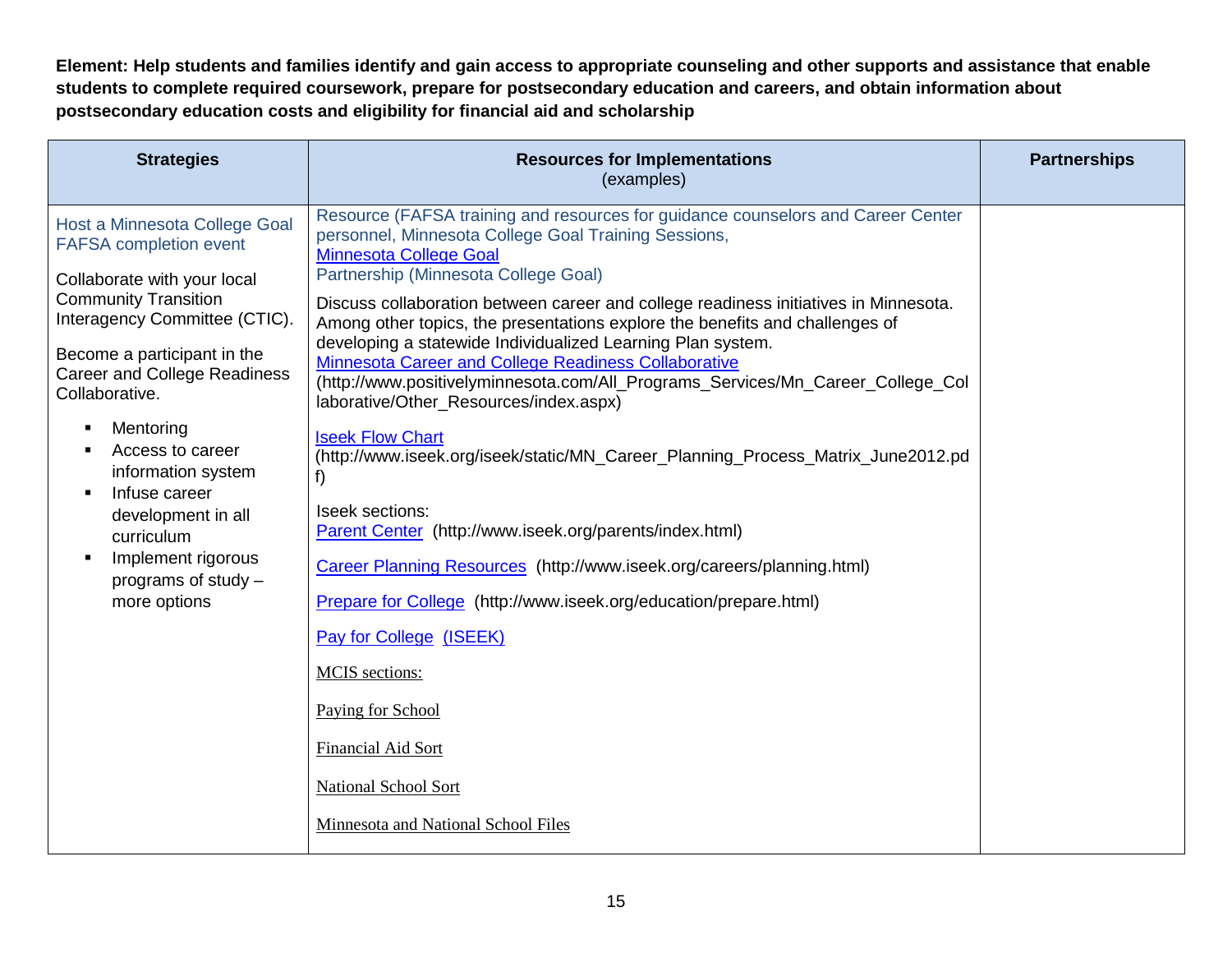| <b>Strategies</b> | <b>Resources for Implementations</b><br>(examples)                                                                                                                                                                                | <b>Partnerships</b> |
|-------------------|-----------------------------------------------------------------------------------------------------------------------------------------------------------------------------------------------------------------------------------|---------------------|
|                   | Programs of Study Files                                                                                                                                                                                                           |                     |
|                   | <b>Get Training</b><br>MyMnCareers (http://www.iseek.org/mymncareers/advance-career/get-training.html)                                                                                                                            |                     |
|                   | Students and families portal<br>Minnesota Program of Study (http://www.mnprogramsofstudy.org/mnpos/students-<br>families.html)                                                                                                    |                     |
|                   | Pathways to Success Parent Guide<br>Parent Guide (http://www.iseek.org/info/outreach_publications_pathways.html)                                                                                                                  |                     |
|                   | College Knowledge Month/ Minnesota College Access Network<br>Minnesota College Access Network (http://www.mncollegeaccess.org/)                                                                                                   |                     |
|                   | FAFSA completion night College Goal<br>Minnesota College Goal (http://minnesotacollegegoal.org/)                                                                                                                                  |                     |
|                   | Minnesota offers many options for high school students to earn college credit before<br>graduation.                                                                                                                               |                     |
|                   | Select a program name above to learn more about these "dual credit" opportunities.<br>Ready Set Go (http://readysetgo.state.mn.us/RSG/index.html)                                                                                 |                     |
|                   | The state-wide membership organization of community educators<br>Minnesota Community Education Association (http://www.mn-mcea.org/)                                                                                              |                     |
|                   | Afterschool Alliance is working to ensure that all children have access to affordable,<br>quality afterschool programs.<br><b>Afterschool Alliance</b><br>(http://www.afterschoolalliance.org/policyStateFacts.cfm?state_abbr=MN) |                     |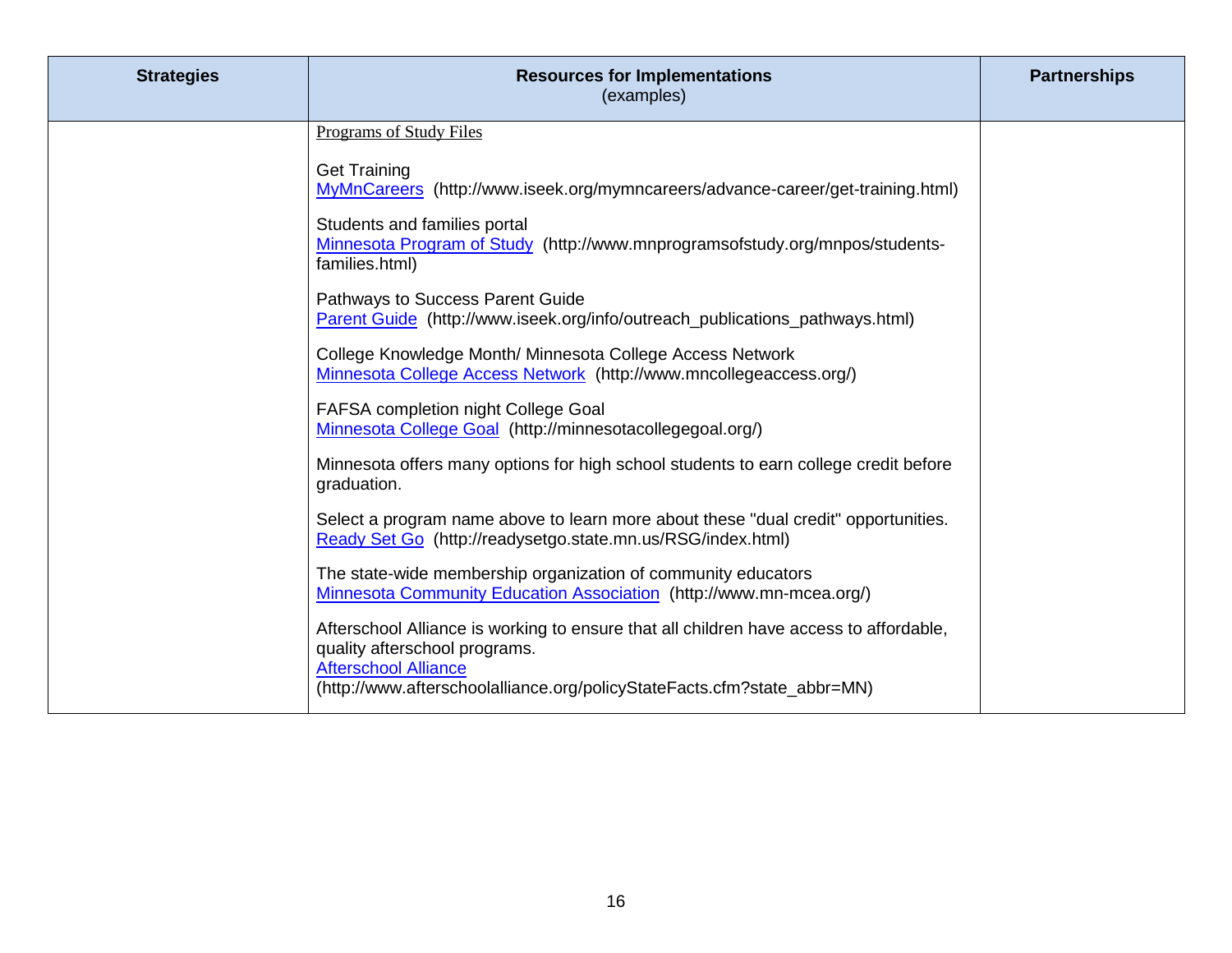**Element: Help students and families identify collaborative partnerships of kindergarten through grade 12 schools, postsecondary institutions, economic development agencies, and employers that support students' transition to postsecondary education and employment and provide students with experiential learning opportunities**

| <b>Strategies</b>                                                                                                                                                         | <b>Resources for Implementations</b><br>(examples)                                                                                                                                                                                                                                                                                                                                                                                                                                                                                                                                                                                                                                                                                                                                                                                                                                                                                                                                                                                                                                                                                                                                                                                                                                                                                                                                                                                                         | <b>Partnerships</b>                                                                                                                                                                                                                                                                                                                                                                                                                                                                                                                                |
|---------------------------------------------------------------------------------------------------------------------------------------------------------------------------|------------------------------------------------------------------------------------------------------------------------------------------------------------------------------------------------------------------------------------------------------------------------------------------------------------------------------------------------------------------------------------------------------------------------------------------------------------------------------------------------------------------------------------------------------------------------------------------------------------------------------------------------------------------------------------------------------------------------------------------------------------------------------------------------------------------------------------------------------------------------------------------------------------------------------------------------------------------------------------------------------------------------------------------------------------------------------------------------------------------------------------------------------------------------------------------------------------------------------------------------------------------------------------------------------------------------------------------------------------------------------------------------------------------------------------------------------------|----------------------------------------------------------------------------------------------------------------------------------------------------------------------------------------------------------------------------------------------------------------------------------------------------------------------------------------------------------------------------------------------------------------------------------------------------------------------------------------------------------------------------------------------------|
| Establish a meeting off all School<br>Support Personnel to discuss this<br>issue.<br>Become a participant in the<br><b>Career and College Readiness</b><br>Collaborative. | <b>School Support Services</b><br>This effort, The Strive Partnership, is contributing to improved student outcomes.<br>These successes have been achieved after significant investments of time, talent,<br>and treasure by cross sector community leaders committed prioritizing education<br>for their region. The Partnership engages executive and grassroots partners in<br>the vision, works through turf issues among service providers, and encourages<br>funders to move existing resources to proven strategies.<br>Strive Together (http://www.strivetogether.org/news/media-<br>appearances/minnesota-whole-towns-coming-together-all-students)<br>An unprecedented partnership of key education, community, government and<br>business stakeholders dedicated to accelerating educational achievement for all<br>of our children - from early childhood through early career.<br>Generation Next Partnership (http://www.tcgennext.org/)<br>Ensuring our community's future by helping high school students understand their<br>local career opportunities<br>Bridges Career Academies (http://www.bridgesconnection.org/)<br>Our youth employment, training and education programs provide vital experience<br>and guidance to help prepare Minnesota's neediest young people to succeed.<br>Minnesota Office of Youth Development<br>(http://www.positivelyminnesota.com/All_Programs_Services/Office_of_Youth_De<br>velopment/index.aspx) | <b>Big Brother/Big Sister</b><br>Program<br>Science Museum of<br>Minnesota<br>Governor's Workforce<br>Development Council -<br>Youth Experiential<br><b>Learning Policy Committee</b><br><b>Metropolitan Education</b><br><b>Future Employment</b><br><b>Junior Achievement</b><br><b>Goodwill Easter Seals</b><br><b>YMCA</b><br>Initiative Foundation<br>Minnesota Alliance with<br>Youth<br>Minnesota State<br>Legislature<br><b>Youth Pride</b><br><b>PACER</b><br><b>United States Legislature</b><br><b>Boy Scouts</b><br><b>Girl Scouts</b> |